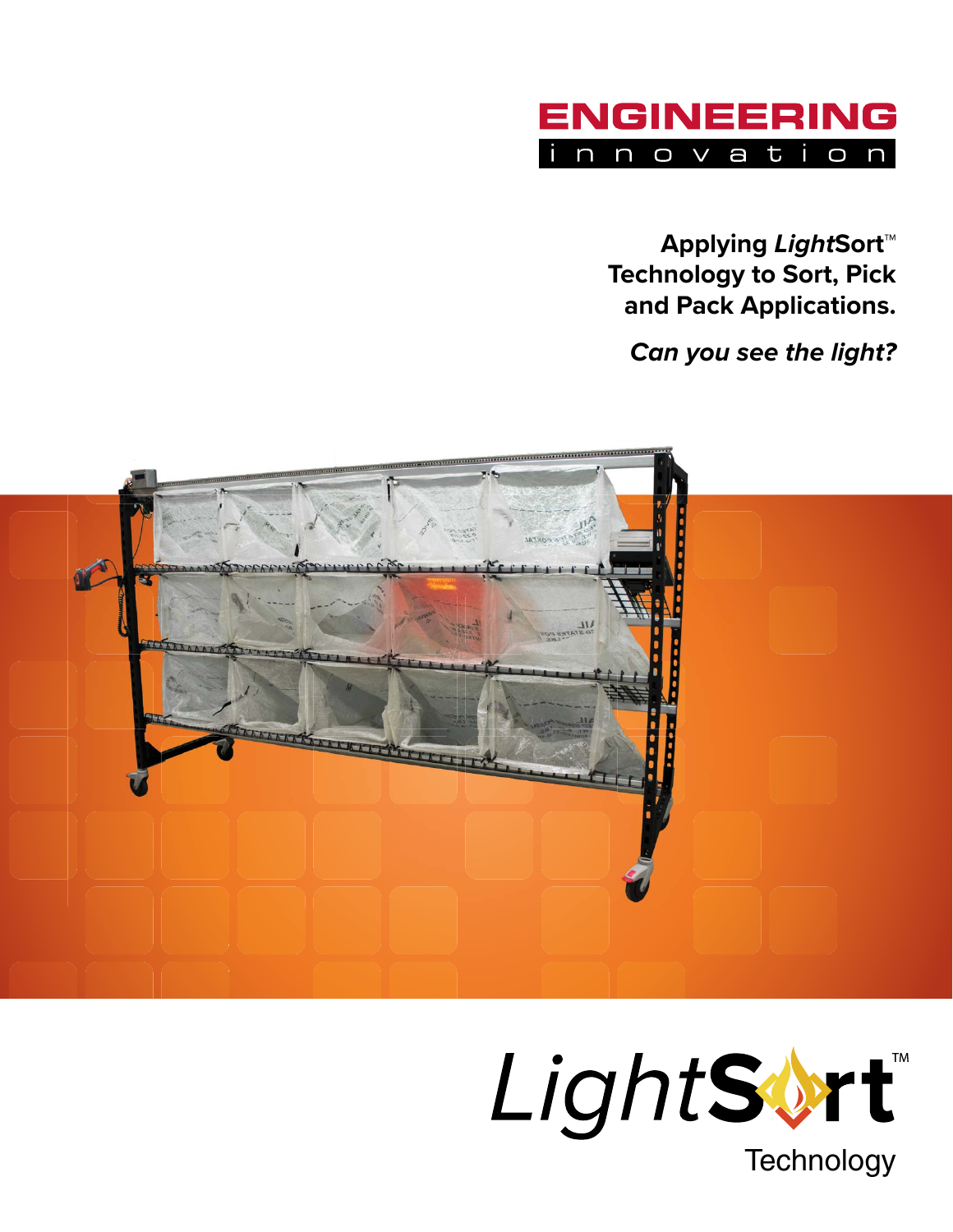

Hands-Free Scanning



**Mobile** 



#### Pre-Loaded Bags



Multiple-Sort Destinations

# Light**Sort™ Technology Discover Eii's innovative**

#### **Save time by eliminating the need to look for "hard-to-see" locations!**

*Light*Sort™ Sorting Systems easily integrate into existing processes using light technology for expedited processing. Our low-cost technology quickly improves accuracy, productivity, and data tracking. *Light*Sort™ Sorting Systems are low maintenance, durable, and easy to move for reconfiguration and storage. Quick assembly and intuitive use has operators up to speed in no time so they can efficiently sort or fill orders and track data using the hands-free ring scanner.

Move and reconfigure racks in multiple arrangements as requirements change. Instantly reconfigure bin locations and destinations with new sort plans. Integrate any number of racks into the system to handle a large variety of merchandise, or retrofit existing racks with *Light*Sort™ Technology.

## **Advantages**

The advantages of the *Light*Sort**™** are too good to pass up! Check out just a few of the features below:

- Retrofit current systems mount on existing racks
- Dual or triple light systems
- Wireless ring scanner
- Increased accuracy
- Flexible number of destinations set from a central location
- Generate reports and display dashboard information
- **Battery powered options**
- Easy shipping and assembly
- Mobile easily reconfigured
- Remote access and diagnostics
- Low cost & low maintenance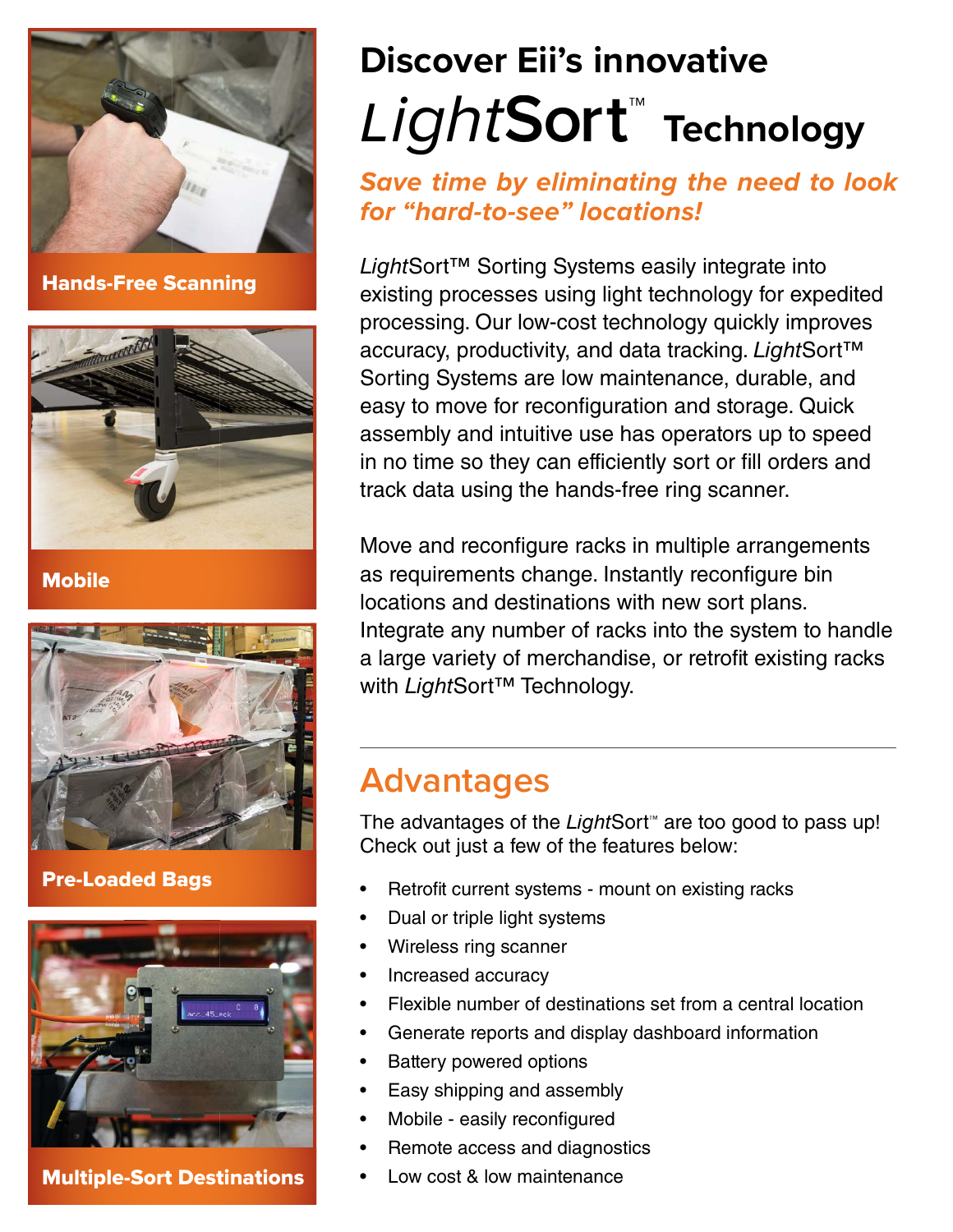# **Applications**

#### **LightSort™ Sort-To-Light**

- Sort lightweight parcels and polybags
- Hands-free wireless ring scanner
- IMpb tracking
- Print-on-demand bag tags
- Drop-out-the-back and preloaded bags
- Optional bagazine to speed loading of bags
- Winner of the 2017 USPS Mailing Innovation and Digital Award

#### **LightSort™ Pick-To-Light**

- Scan order sheet to locate closet SKU
- Scan merchandise barcode to light up next SKU
- Hands-free wireless ring scanner
- Print on demand labels
- Dual or triple light displays

#### **LightSort™ Put-To-Light**

- Each bin represents one order
- Scan retrieved SKUs into lighted bin
- Hands-free wireless ring scanner
- 

# **Increase Productivity**

- Minimal training means a new operator can begin sorting right away
- Technology allows for operators to get correct location every time.
- Ring scanner allows freedom of movement and operator to pick up a stack of packages
- Increased accuracy translates to increased productivity
- Collection of data on USB allows analysis of productivity
- Barcodes can be scanned from any angle
- Lights flash to gain attention and speed sortation
- Optional dual or triple light systems increase throughput



• Print on demand labels www.eii-online.com 800.350.6450 | sales@eii-online.com



## Accurate

Eliminate manual sorting processes to increase throughput and decrease errors.

Our light technology makes it easy for operators to get the right location every time.



## Flexible

Racks can be configured in groups to allow various number of sort locations.

Create and select sort profile options with ease.

Racks are easy to move for reconfiguration and storage.

Racks are easy to dissemble, ship and reassemble.